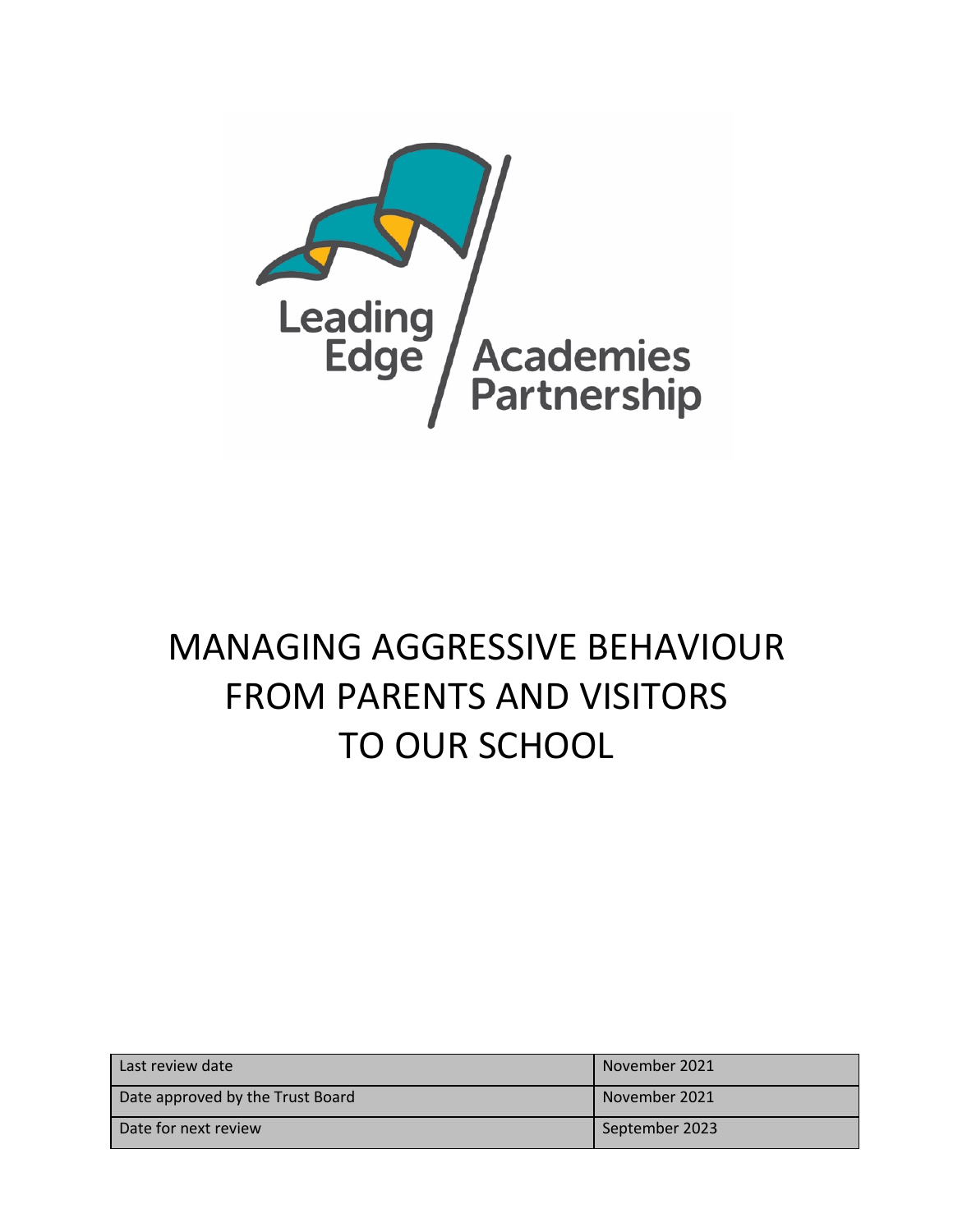# Table of Contents

| Introduction                                                                                | 3  |
|---------------------------------------------------------------------------------------------|----|
| <b>Statement of Principles</b>                                                              | 3  |
| Definition of unacceptable behaviour                                                        | 3  |
| <b>Parental/Visitor Access to the School Premises</b>                                       | 4  |
| The Trust's approach to dealing with incidents                                              | 5  |
| <b>Risk Assessment</b>                                                                      | 5  |
| <b>Recording of Incidents</b>                                                               | 5  |
| <b>Guidance for staff</b>                                                                   | 6  |
| The Academy's response                                                                      | 6  |
| <b>Conclusion</b>                                                                           | 8  |
| Appendix 1 - Model Letters                                                                  | 9  |
| Model Letter 1: Warning                                                                     | 9  |
| Model Letter 2: Imposing conditions on attendance at academy events, pending review         | 10 |
| Model Letter 3: Letter to confirm or overturn Principal's decision to impose conditions     | 11 |
| Model Letter 4: Imposition of a ban on contacting or attending the academy, pending review  | 12 |
| Model Letter 5: Letter to confirm or overturn Principal's decision to impose a ban          | 13 |
| Model Letter 6: Letter from clerk to the governors requesting parents' statement for review |    |
| by the governing body                                                                       | 14 |
| Model Letter 7: Letter detailing outcome of governing body's review                         | 15 |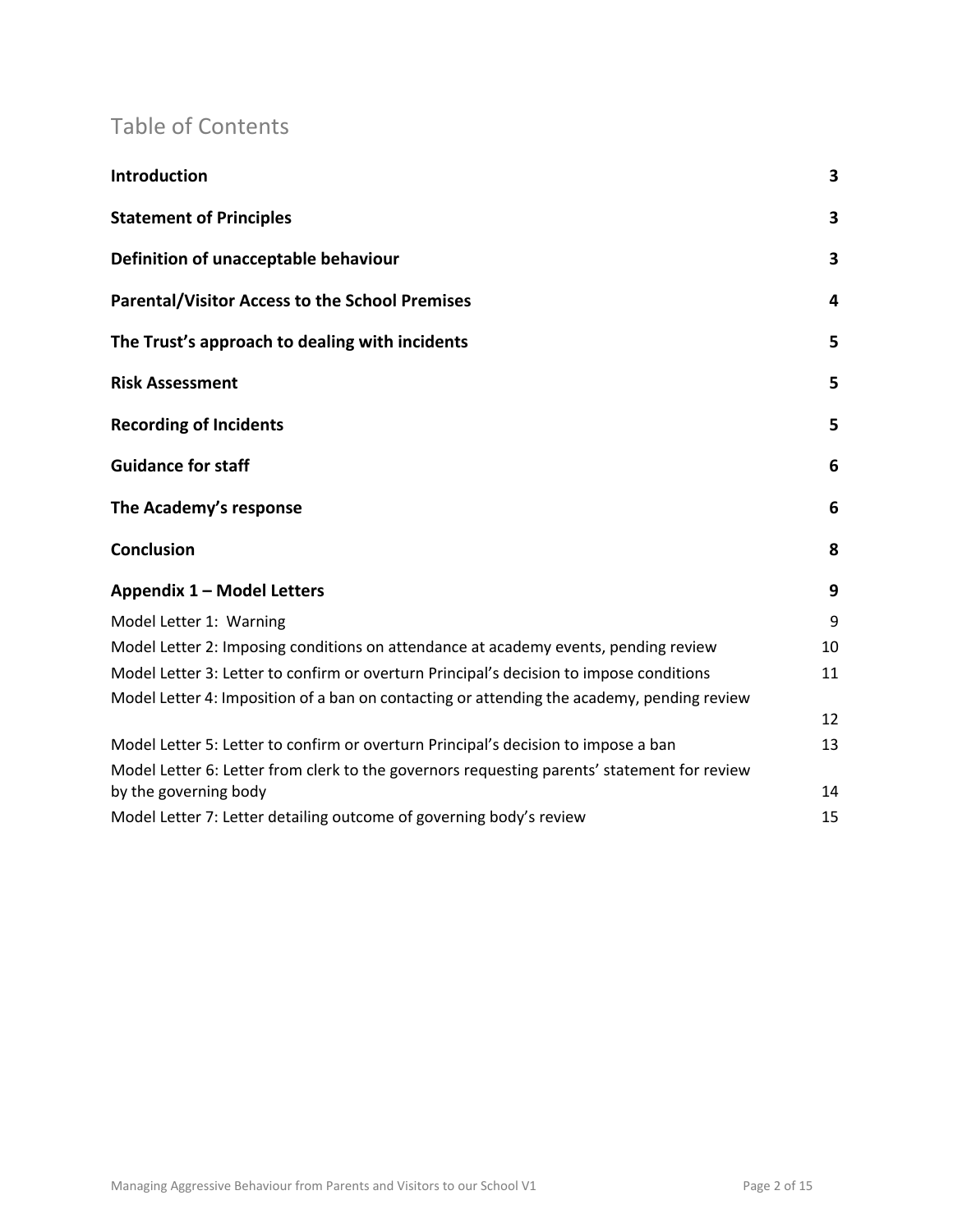# **Introduction**

The Leading Edge Academies Partnership (the 'Trust') is a team of school leaders that aim to be Leading Edge and pioneering in their approach to education and well-being. We are a growing family of likeminded schools that offer a values-based education to the communities we serve and welcome staff, workers, students, parents/carers and volunteers from all different ethnic groups and backgrounds.

The term 'Trust Community' includes all staff, trustees, governors, students, parents/carers, volunteers and visitors.

We are a values-based Trust, which means all actions are guided by our three 'Es' as follows:

- **Excellence** 'Outstanding quality'
- **Evolution** 'Continuous change'
- **Equity** 'Fairness and social justice'

This policy is based on the value of **'Equity'**

#### **Statement of Principles**

The Board of Trustees of the Leading Edge Academies Partnership actively encourages close links with parents and the community. It believes that students benefit when the relationship between home and school is a positive one.

The vast majority of parents, carers and others visiting our school are keen to work with us and are supportive of the school. From time to time it is necessary for parents and the school to deal with problems relating to particular students. It is important that discussions between parents and staff are conducted in a calm and respectful manner. In the vast majority of such situations this is what happens but on rare occasions, aggression and verbal and/or physical abuse is directed towards members of school staff or members of the wider school community.

The Board of Trustees expects and requires its members of staff to behave professionally in these difficult situations and attempt to defuse the situation where possible, seeking the involvement as appropriate of other colleagues. However, all members of staff have the right to work without fear of violence and abuse, and the right, in extreme cases, of appropriate self-defence. Staff who face these situations have licence to end any conversation (face to face or on the telephone).

Violence, threatening behaviour and abuse against school staff or other members of the school community, including other parents and students, will not be tolerated. All members of the school community have a right to expect that their school is a safe place in which to work and learn. There is no place for violence, threatening behaviour or abuse in any of our schools.

We expect parents and other visitors to behave in a reasonable way towards members of school staff and the wider Trust Community at all times.

This policy outlines the steps that will be taken where behaviour is unacceptable.

# **Definition of unacceptable behaviour**

We consider that aggressive, abusive or insulting behaviour or language from a parent, carer or visitor presents a risk to staff or students. Unacceptable behaviour is such that makes a member of staff or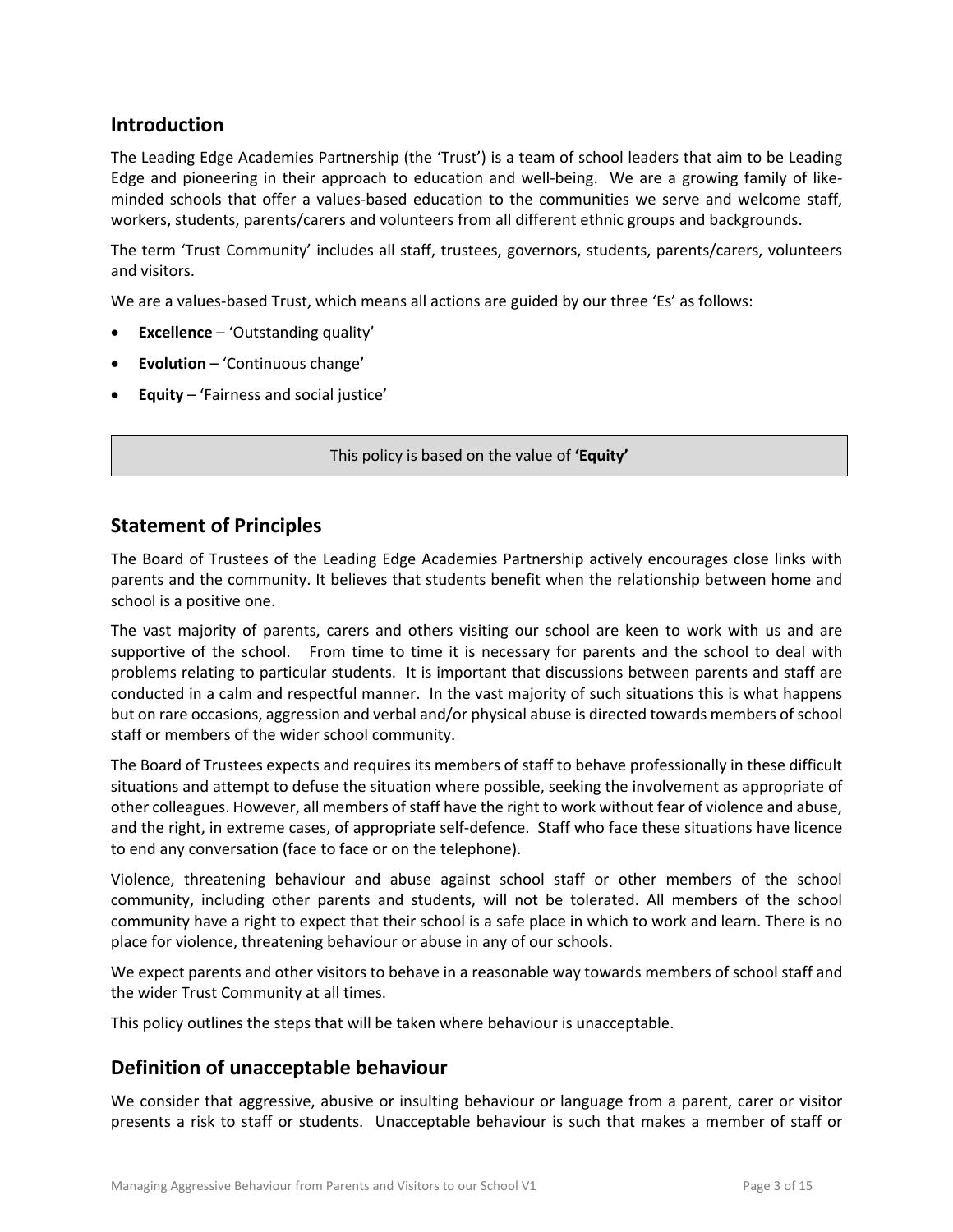student feel threatened. This can be through face-to-face contact, on the telephone or in written communication (including social media).

Types of behaviour that are considered serious and unacceptable and which will not be tolerated in relation to members of staff, and other members of the Trust Community are:

- shouting, either in person or over the telephone
- swearing, either in person or over the telephone/email
- constant emails and/or phone calls which amount to harassment and intimidation, despite the school's best efforts to address a situation
- inappropriate electronic activity including publishing abusive or inappropriate content with regards to the school, teachers or students on social networking websites such as Facebook and Twitter or in email communication
- any kind of insult as an attempt to demean, embarrass or undermine
- any kind of threat
- hitting, slapping, punching, kicking or pushing
- physical intimidation eg standing unnecessarily close to another person
- the use of rude or aggressive hand gestures, including shaking or holding a fist towards another person
- spitting
- use of foul or abusive language
- any kind of physical abuse
- allegations which turn out to be vexatious or malicious
- spitting;
- racist, sexist, homophobic or transgender comments
- breaching the academy's security procedures

#### **Unacceptable behaviour may result in the police being informed of the incident.**

# **Parental/Visitor Access to the School Premises**

Schools are private property and people do not have an automatic right to enter. However, parents, carers (and those with parental responsibility), including visitors, have an 'implied licence' to come on to school premises at certain times, for instance:

- for appointments
- to attend a school event
- to drop off or pick up younger children

Where there are serious concerns regarding the conduct of a parent, carer or visitor, and possible staff/student safety, the Executive Principal or Principal will:

- initiate a meeting/dialogue with the individual
- write to the parent, carer or visitor describing their misconduct, explaining its impact on the academy and stating its unacceptability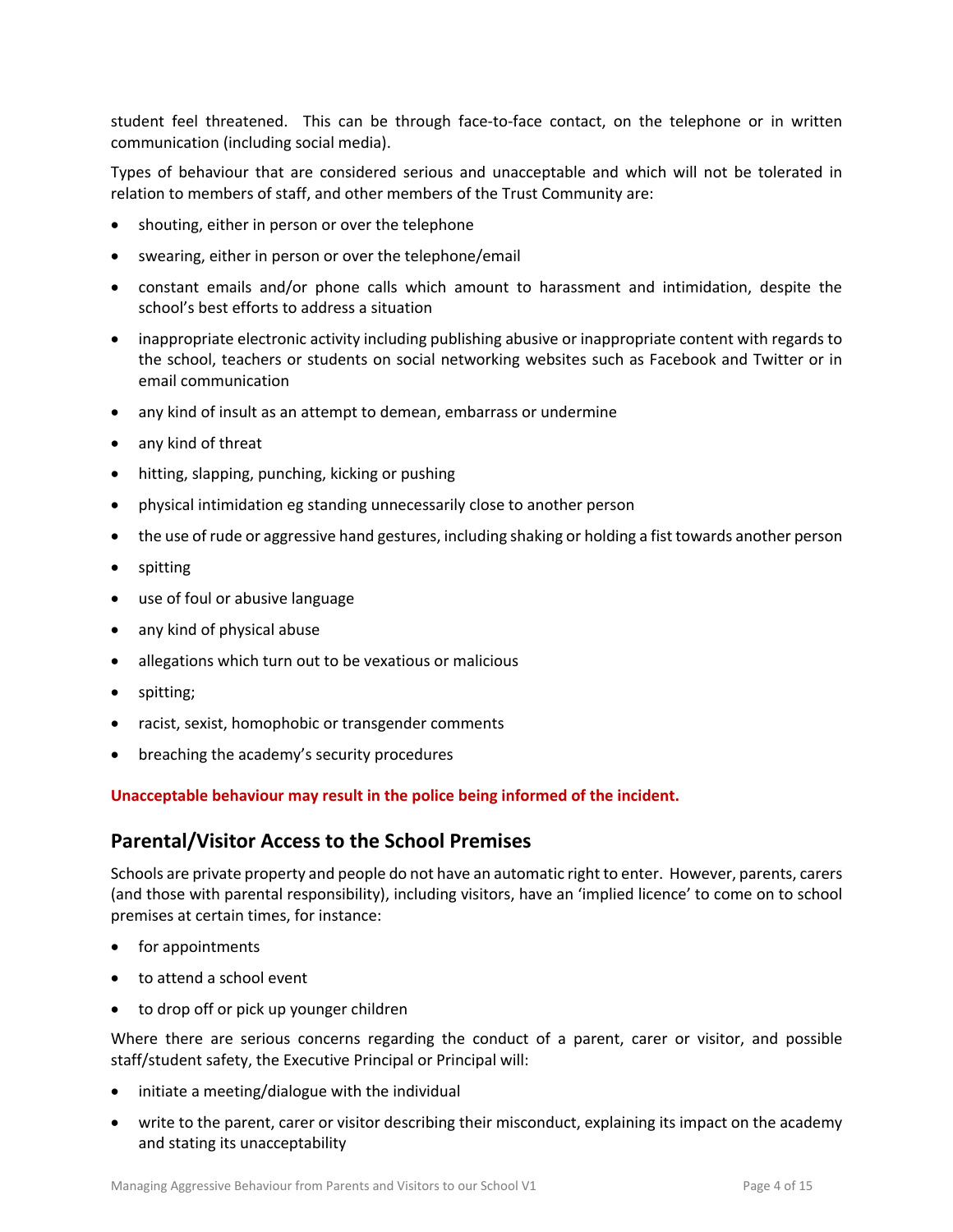- vary the person's 'licence' through the addition of conditions
- warn of the possibility of a 'ban' (ie the withdrawal of their licence) if the misconduct is repeated
- impose a ban with a review after a fixed time period
- impose a ban without review

# **The Trust's approach to dealing with incidents**

If a parent, carer or visitor behaves in an unacceptable way towards a member of the school community, the Executive Principal and/or appropriate senior staff member will seek to resolve the situation through discussion and mediation. If necessary, the school's complaints procedures should be followed by the parent, carer or visitor. Where all procedures have been exhausted and aggression or intimidation continue, or where the circumstances otherwise require it, a parent, carer or visitor may be banned by the Executive Principal or Principal from the school premises for a period of time, subject to review.

In imposing a ban the following steps will be taken:

- 1. The parent/carer will be informed, in writing, that they are banned from the premises, subject to review, and what will happen if the ban is breached, eg that police involvement or an injunction application may follow.
- 2. Where an assault has led to a ban, a statement indicating that the matter has been reported to the local police will be made.
- 3. The Chair of the Board of Trustees will be informed of the ban.
- 4. As appropriate, arrangements for meetings at school regarding students, and arrangements for students being delivered to and collected from the school will be clarified.

#### **Risk Assessment**

The Executive Principal, Principal or nominated senior member of staff will carry out a risk assessment in order to help make an informed decision about the level of response required. In all cases the response will be reasonable and proportionate. The Principal will consider the following questions:

- What form did the abuse take?
- What evidence is there?
- What do witnesses say happened?
- Are there previous incidents to take into consideration?
- Do members of staff/students feel intimidated by the parent's, carer's or visitor's behaviour?
- Is there any evidence of provocation?
- How high is the assessed risk that this will be repeated or there will be retaliation at the academy's action? (low, medium, high)

# **Recording of Incidents**

Staff and students subjected to abuse, including any witnesses, should record their statements about the incident(s), including as much factual information as possible on the Academy's electronic safeguarding system eg CPOMS or MyConcern. Depending on an assessment of the risk of retaliation to witnesses or individuals, statements may be made available to the parent if they request it.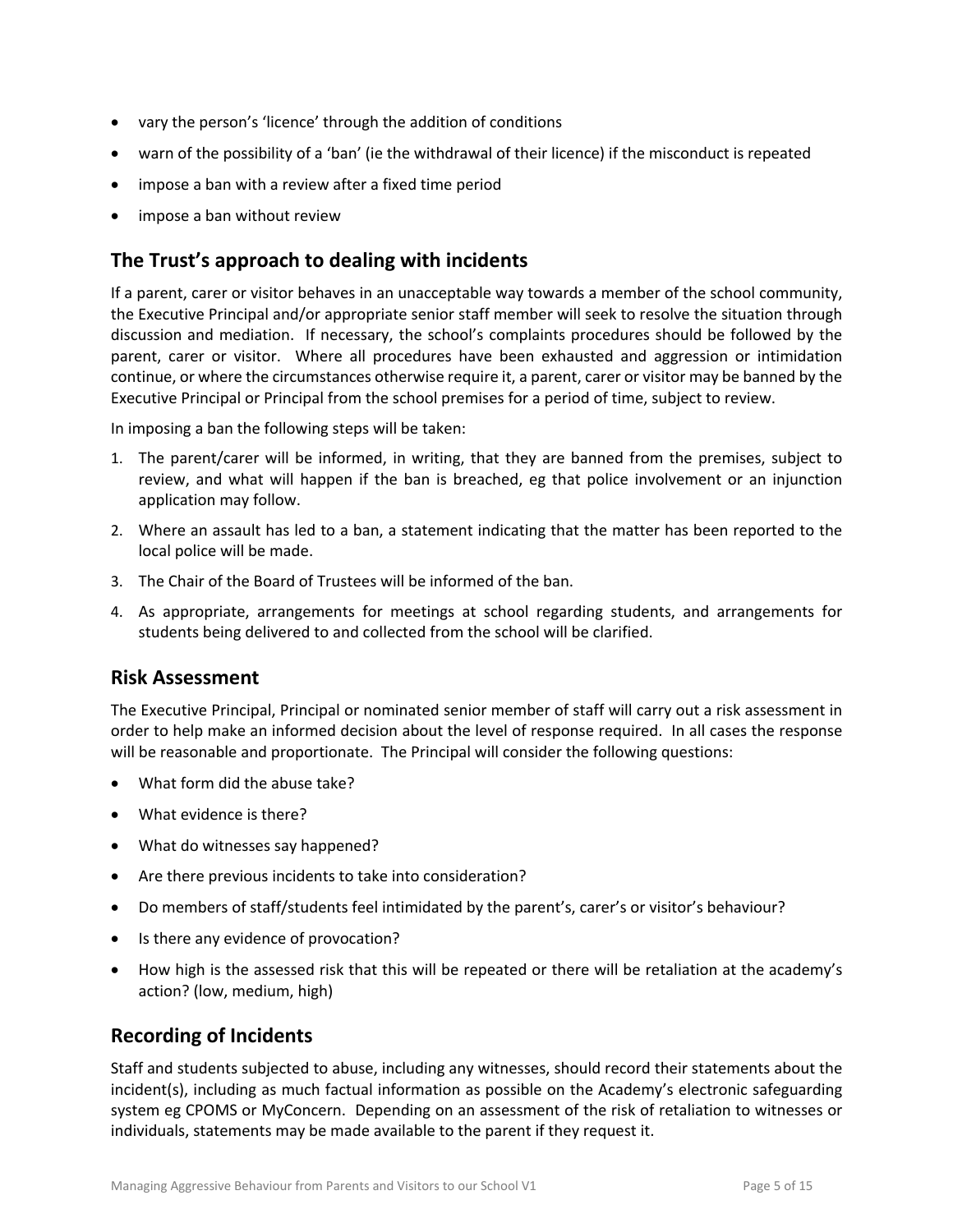# **Guidance for staff**

A staff member must report any matter of intimidation, aggression, abuse or violence to the Principal. If the member of staff is in a meeting with an aggressive, abusive or violent parent, carer or visitor they should calmly and professionally outline that they are unable to continue the meeting in the current circumstances and report this immediately to the Principal or other senior member of staff.

At all times, should situations deemed to be dangerous or illegal arise on the school premises, any member of staff, irrespective of their job role, is empowered to call the police requesting intervention to help maintain public order and/or personal safety. The Principal must be informed immediately.

# **The Academy's response**

Following the completion of the risk assessment, the Principal will decide the level of action to be taken. Actions will include the following:

#### *1. Clarify to the parent what is considered acceptable behaviour by the academy*

In some instances, it may be appropriate simply to ensure the parent is clear about behaviour standards expected by the academy. This could be explained by letter from the Principal. This letter may contain a warning about further action if there are further incidents. The parent will be invited to write to the Principal with their version of events within 10 school (working) days. Depending on the parent's response a meeting may then be held to discuss the situation and how this can be avoided in the future.

#### *2. Invite the parent to an informal meeting to discuss events*

This could be helpful to discuss and diffuse the situation.

The safety and well-being of those attending such a meeting must be carefully considered. Members of academy staff will always be accompanied by at least one other colleague at any such meeting. Consideration should be given to the seating arrangements and care taken to ensure exits cannot be blocked by a parent who could potentially become aggressive.

The main points of discussion and any agreed actions should be noted and a follow-up letter or email sent to confirm the academy's expectations and any agreed actions.

#### *3. Impose conditions on the parent's contact with the academy and its staff*

Although fulfilling a public function, schools are private places. The public has no automatic right of entry. Parents of enrolled students have an 'implied licence' to come onto the academy premises at certain stated times. It is for the academy to define and set out the extent of such access. Parents exceeding this 'implied licence' would be trespassing.

Depending of the type, level or frequency of the unacceptable behaviour, the academy may consider imposing conditions on the parent's contact with the academy. These conditions may include (but not exclusively):

- being accompanied to any meeting with a member of academy staff by a member of SLT
- restricting contact by telephone to named members of the senior leadership team
- restricting written communications to named members of the senior leadership team
- restricting attendance at academy events to those where the parent will be accompanied by a member of the senior leadership of the academy
- any other restriction as deemed reasonable and proportionate by the Principal.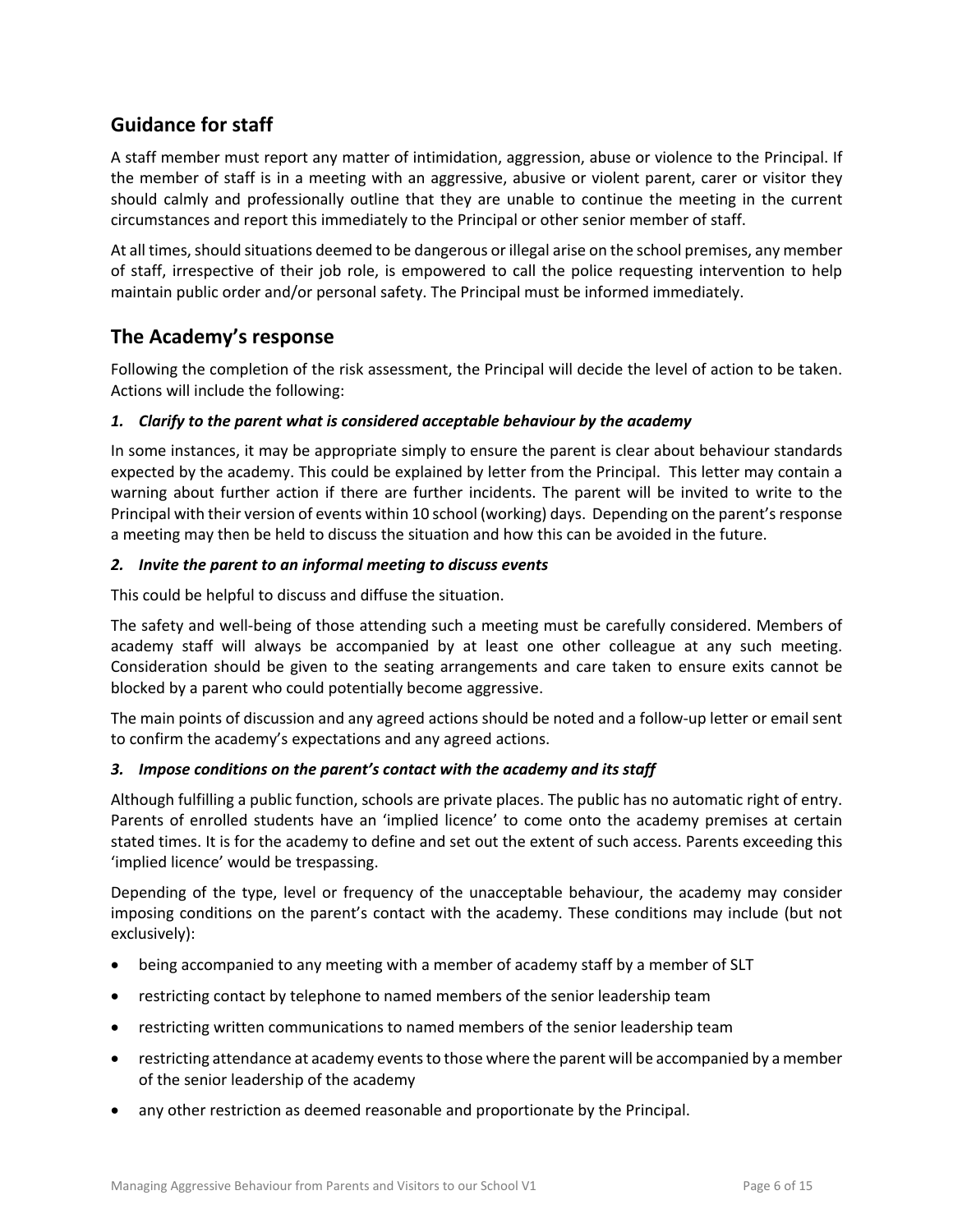In this case the parent will be informed by a letter from the Principal the details of the conditions that are being imposed. The parent would then be given 10 school (working) days from the date of that letter to make representations in writing about the conditions to the Chair of Governors. The Chair of Governors would then decide whether to confirm or remove the conditions. This would be communicated to the parent in writing within 10 school (working) days of the date of the parent's letter.

If the decision is to confirm the conditions imposed, this decision will be reviewed by the governing body after approximately six months (and every six months after that, if appropriate). The parent will be invited to make written representation to the governors. This, together with the evidence from the Principal will be considered at a meeting of the full governing body. Governors may decide to maintain, extend or remove the conditions. The decision of the review will be communicated to the parent by the clerk to the governors within 10 school (working) days of the date of the meeting.

When deciding whether it will be necessary to maintain, extend or remove the conditions, governors will give consideration to the extent of the parent's compliance with the conditions, any appropriate expressions of regret and assurance of future good conduct received from them and any evidence of the offender's co-operation with the school in other respects.

#### *4. Impose a ban*

Where all relevant procedures have been exhausted and aggression or intimidation continue, or where there is an extreme act of violence, a visitor (including a parent or carer of an existing pupil) may be banned by the headteacher from the school's premises for a defined period.

In these circumstances, the individual would be advised in writing by the Principal that a provisional ban is being imposed. The parent would then be given 10 school (working) days from the date of that letter to make representations about the ban in writing to the Chair of Governors. The Chair of Governors would then decide whether to confirm or remove the ban. This would be communicated to the parent in writing within 10 school (working) days of the receipt of their letter.

If the Chair's decision is to confirm the ban, parents in these circumstances will be offered an annual meeting about their child's progress, usually with a member of senior staff.

A decision to impose a ban will be reviewed by the governing body after approximately six months (and every six months after that, if appropriate). The parent will be invited to make written representation to the governors; this and the evidence from the Principal will be considered at a meeting of the full governing body. Governors may decide to remove the ban, extend the ban or impose conditions on parent's access to the school. The decision of the review will be communicated to the parent by the clerk to the governors within 10 school (working) days of the date of the meeting.

In deciding whether to remove or extend the ban or impose conditions, governors will give consideration to the extent of the offender's compliance with the ban, any appropriate expressions of regret and assurance of future good conduct received from them and any evidence of their co-operation with the school in other respects.

#### *5. Remove from the academy*

Parents, carers or visitors who have been banned from the school premises and continue to cause a nuisance will be deemed to have committed a section 547 offence. They will be considered astrespassers. In these circumstances the offender may be removed from school. This may be carried out by a police officer or person authorised by the governing body. Legal proceedings may be brought against the offender.

#### *6. Complaints policy*

Any complaint that arises from incidents of abusive behaviour will be dealt with under the Trust Complaints Policy.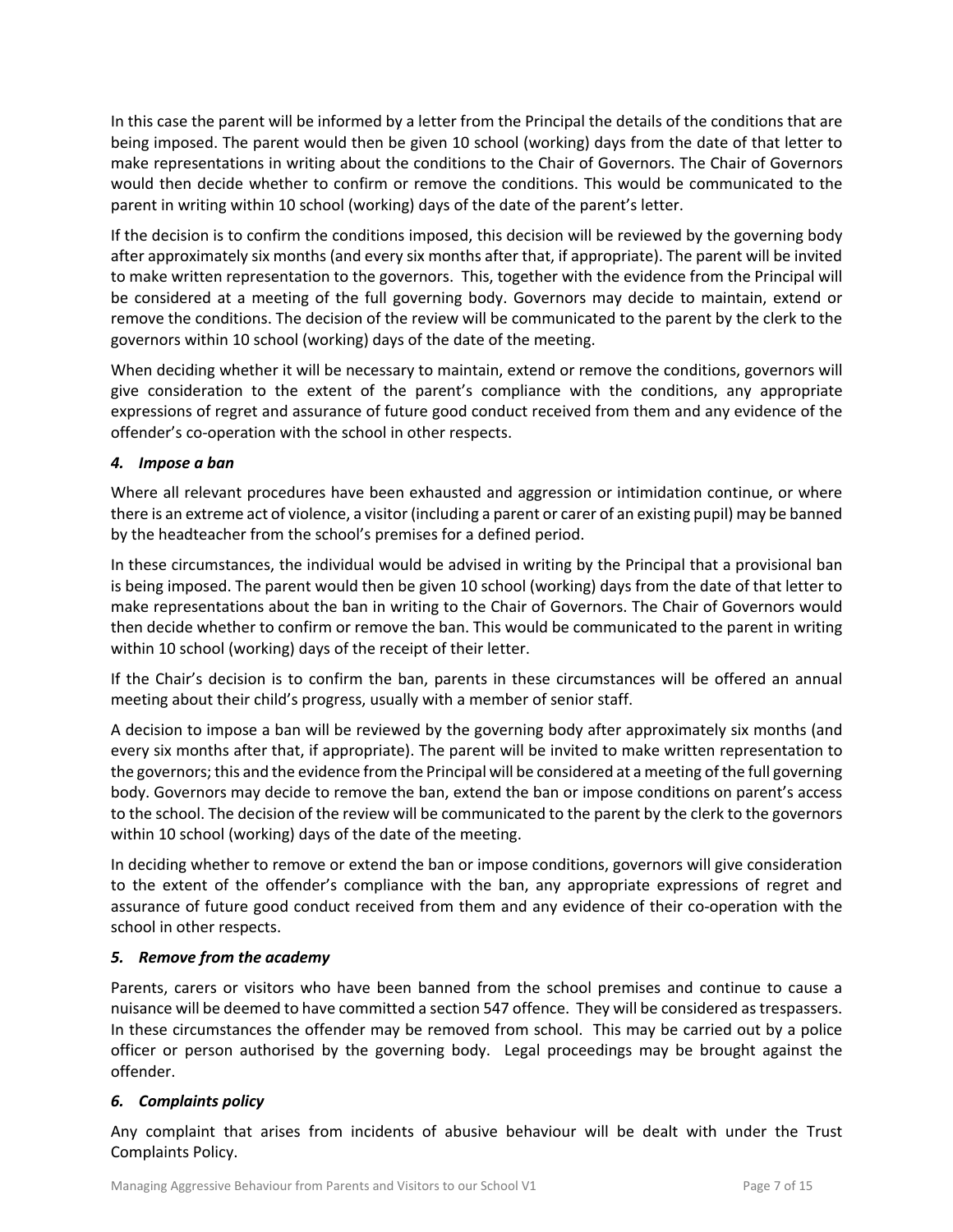# **Conclusion**

In implementing this policy, the Trust will, as appropriate, seek advice from the Trust's solicitors and/or the Local Authority if necessary, to ensure fairness and consistency.

This Policy will be reviewed every three years and/or following each incident where the policy is be used.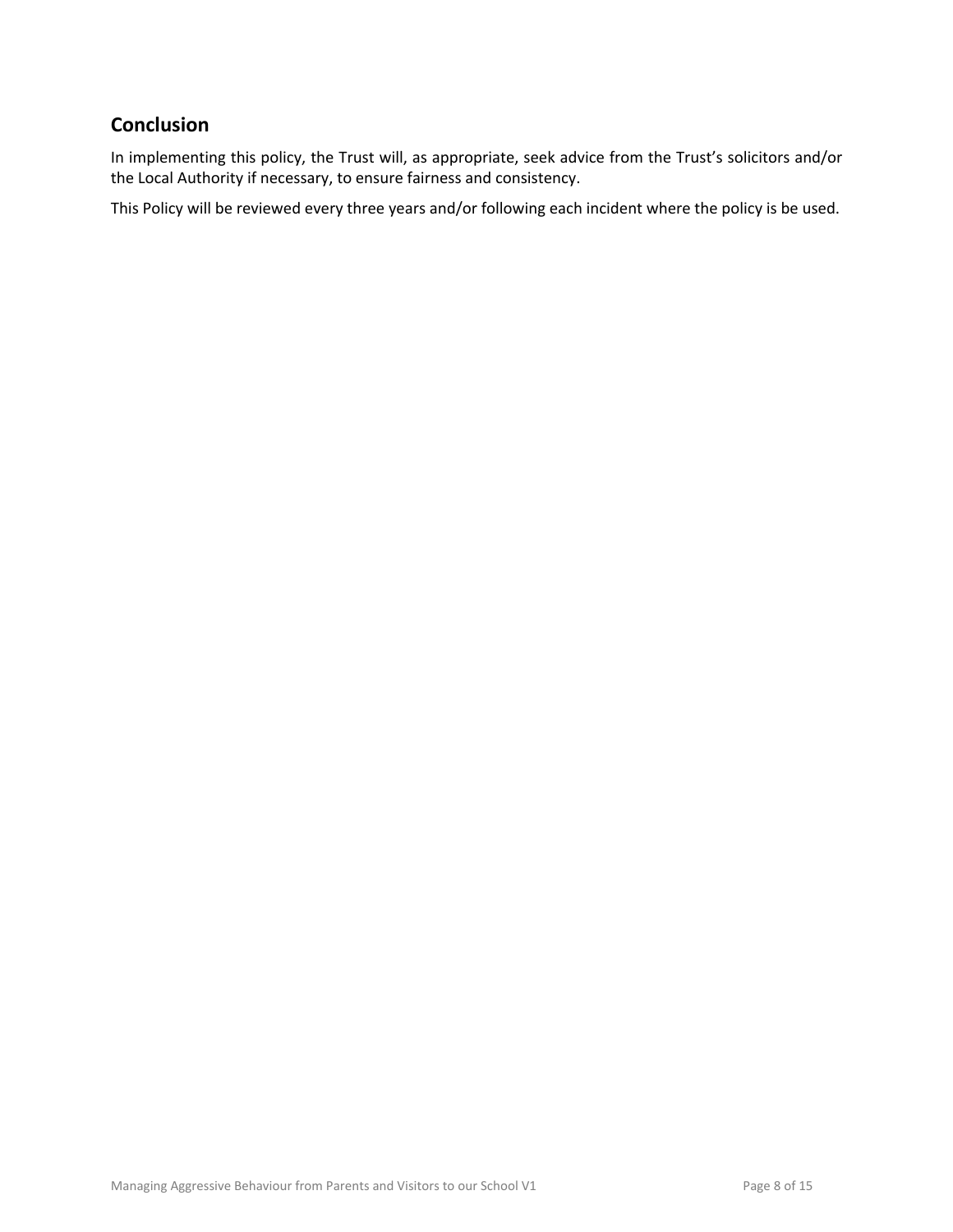# **Appendix 1 – Model Letters**

#### **Model Letter 1: Warning**

(sent by Principal)

Dear

I have received a report about your conduct at the school on (enter date and time or details). This appears to fall far short of the behaviour we would expect of a parent/carer of a student at [name of school].

(Add factual summary of the incident and of its effect on staff, pupils, and other parents.)

I must inform you that the Local Academy Committee (governing body) will not tolerate any form of aggression towards members of the academy community and will act to protect its staff and students from any form of abuse or intimidation. I should warn you that any future conduct of this nature could result in the academy imposing conditions restricting your access to the academy or banning you from contacting or attending the academy altogether.

I wish to give you an opportunity to give me in writing any comments or observations of your own in relation to the report which I have received about your conduct. Please do so within 10 school (working) days of the date of this letter. These comments may include any assurances you are prepared to give about your future good conduct. There is then an option for us to meet to discuss the situation and how it can be avoided in the future.

Details of our policy on Managing Aggressive Behaviour from Parents and Visitors to Our School can be found on our website.

Yours sincerely

Principal

cc Chair of Governors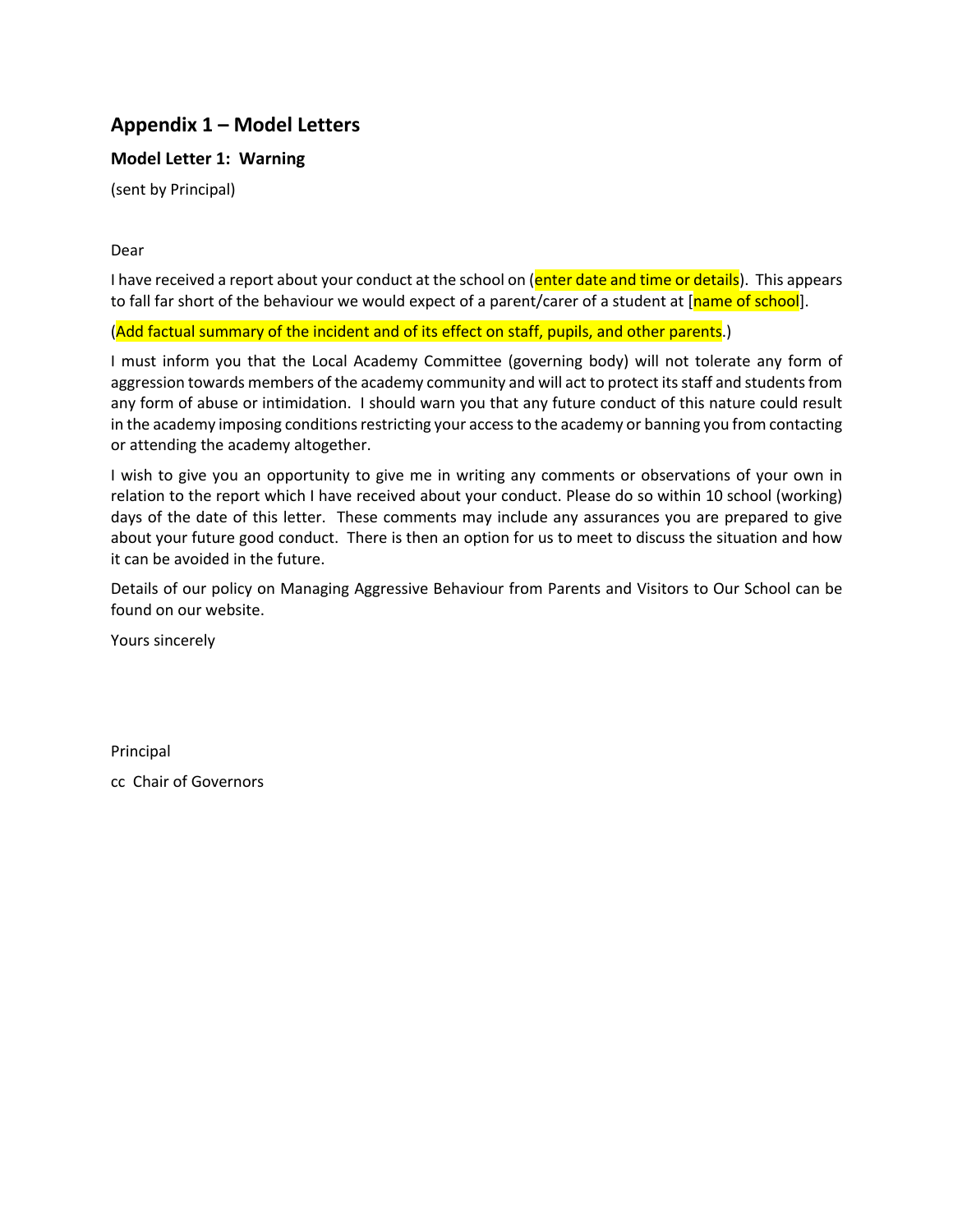#### **Model Letter 2: Imposing conditions on attendance at academy events, pending review**

(sent by Principal)

#### Dear

I have received a report from the (name of staff) about your conduct on (enter date and time).

(add summary of incident and its effect on staff and pupils)

(You will recollect that I have already written to you about a previous incident on (date) warning you of the consequence of any further insulting or aggressive behaviour on your part.)

I must inform you that the Local Academy Committee (governing body), in line with our policy, will not tolerate conduct of this nature on the academy premises and will act to defend academy staff and pupils.

I am therefore writing to inform you that I am imposing conditions on the contact you may have with the academy. These are as follows: (delete as appropriate)

- You must be accompanied to any meeting with a member of the academy staff
- You may not make contact by telephone or in writing with any member of staff
- You may contact either the Principal or Deputy Principal
- You may not attend any events for parents except those where you will be accompanied by a member of the senior leadership of the academy
- Other as are reasonable and proportionate

The restrictions above are provisional until they have been reviewed by the Chair of the governing body. Please consider them to be in force until you receive confirmation from the Chair.

The Chair of the governing body will need to decide whether it is appropriate to confirm or overturn this decision. You may, if you wish, send to the Chair in writing any comments or observations of your own within 10 school (working) days of the date of this letter. These comments may be to challenge or explain the facts of the incident, to express regret and give assurances about your future good conduct. The Chair will then write to you with the outcome of their decision.

If on receipt of your comments, the Chair of the governing body considers that my decision should be confirmed, you will be supplied with details of how the conditions will be reviewed by the governing body.

Yours sincerely

Principal

cc Local Academy Committee Chair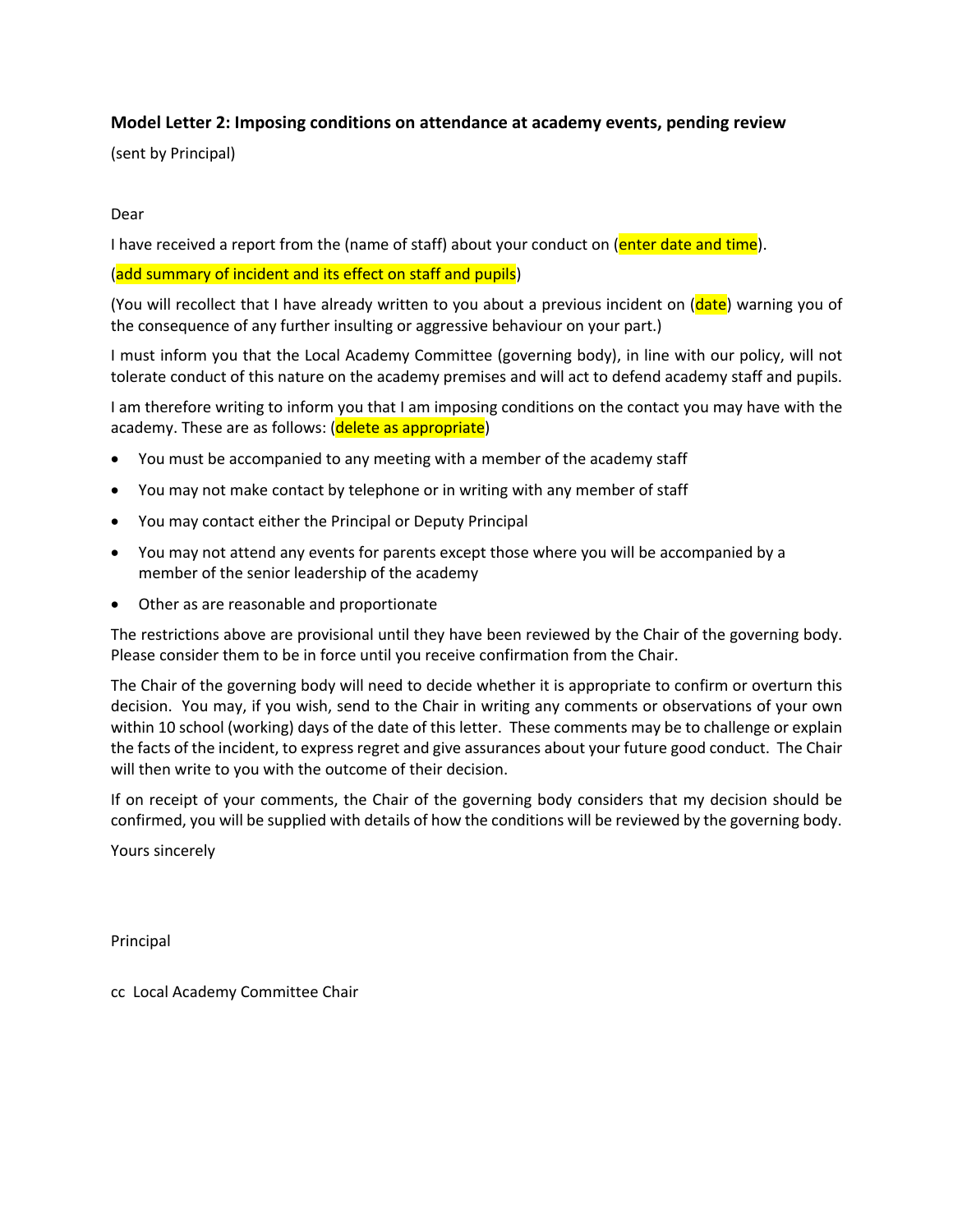#### **Model Letter 3: Letter to confirm or overturn Principal's decision to impose conditions**

(sent by the Chair of the LAC)

#### Dear

The Principal wrote to you on (date) to detail concerns about an incident when your behaviour towards (name) fell short of what we would expect as an academy. You will be aware that the Principal has written to you previously about your behaviour towards staff.

I have not received a written response from you/I have received a letter from you dated ......................, the contents of which I have considered carefully.

In the circumstances and after further consideration of the Principal's report and your letter, I have determined that the decision to impose conditions on your contact with the academy should be confirmed. The conditions are as follows:

• (Copy conditions from HT's letter)

This decision will be reviewed by the governing body in approximately six months' time. The Clerk to the Governors will write to you in advance of the meeting to ask you to provide a written statement for their consideration. When deciding whether it will be necessary to extend the application of conditions to attend academy premises, consideration will be given to the extent of your compliance with the decision, any appropriate expressions of regret and assurance of future good conduct received from you; and any evidence of your co-operation with the academy in other respects.

#### **OR**

In the circumstances, and after further consideration of the Principal's report and your letter, I have determined that the decision to impose conditions on you should be overturned. You may hence attend academy events as normal. However, should there be a repeat of inappropriate behaviour towards staff all of the above sanctions may be applied.

Yours sincerely

Chair of the Local Academy Committee

cc Principal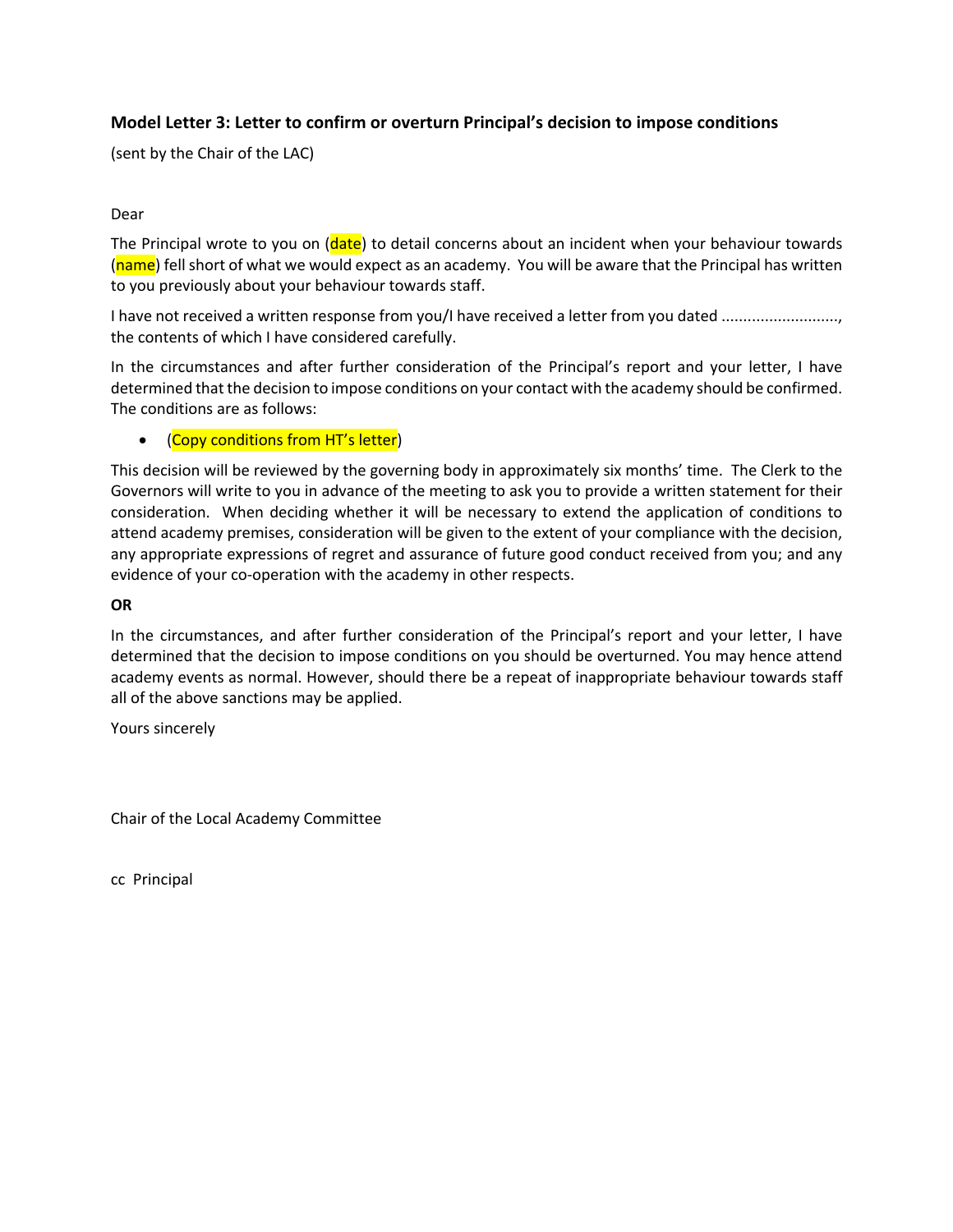#### **Model Letter 4: Imposition of a ban on contacting or attending the academy, pending review**

(sent by Principal)

#### Dear

I have received a report from the (name of staff) about your conduct on (enter date and time).

#### (add summary of incident and its effect on staff and pupils)

You will recall that I have already written to you about a previous incident on (date) warning you of the consequence of any further insulting or aggressive behaviour on your part.

I must inform you that the governors, in line with our policy, will not tolerate conduct of this nature on the academy premises and will act to defend academy staff and pupils.

I am therefore writing to inform you that I am recommending imposing a ban on you attending or contacting the academy. This means you may not attend the academy for any reason whatsoever. You must not make contact with any member of staff by telephone or e-mail. You do, however, have the right to attend one meeting per year to discuss your child's progress. This meeting will be with me and I will contact you to arrange this at the time of the next Academic Review Day.

The restrictions above are provisional until they have been reviewed by the Chair of Governors. Please consider them to be in force until you receive confirmation from the Chair.

The Chair of Governors, will need to decide whether it is appropriate to confirm or overturn this decision. Please send, in writing, to the Chair of Governors, any comments or observations of your own within 10 school (working) days of the date of this letter. These comments may be to challenge or explain the facts of the incident, to express regret and give assurances about your future good conduct.

If on receipt of your comments, the Chair of Governors considers that my decision should be confirmed, you will be supplied with details of how this ban will be reviewed by the governing body.

Yours sincerely

Principal

cc Chair of Governors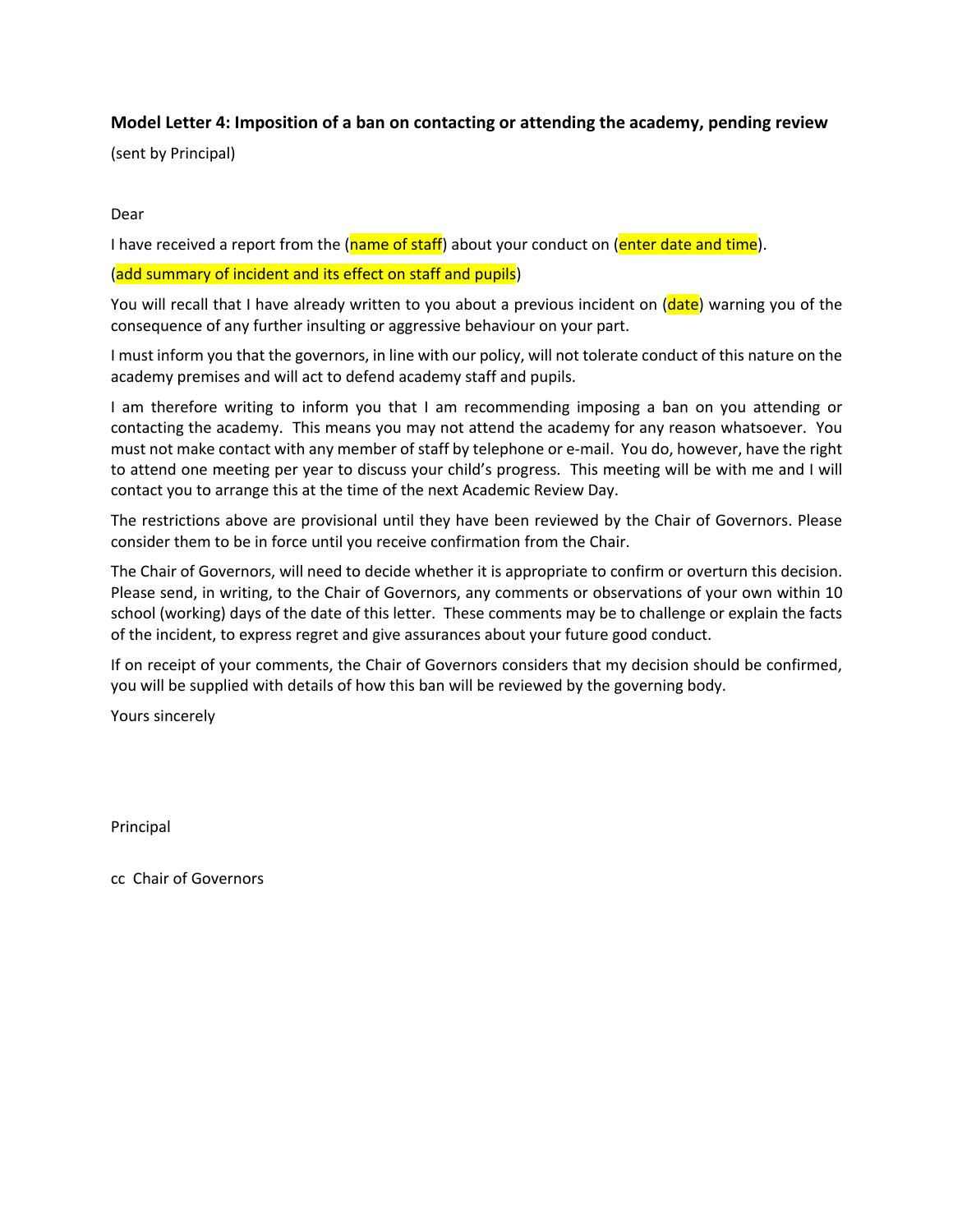#### **Model Letter 5: Letter to confirm or overturn Principal's decision to impose a ban**

(sent by chair of governors)

#### Dear

The Principal wrote to you on (date) detailing concerns about an incident when your behaviour towards (name) fell far short of the behaviour we would expect as an academy. You will be aware that the Principal has written to you previously about your behaviour towards staff.

I have not received a written response from you/I have received a letter from you dated ......................, the contents of which I have considered carefully *(amend as appropriate).*

In the circumstances and after further consideration of the Principal's report and your letter, I have determined that the decision to impose a ban on you should be confirmed. This means you may not attend the academy for any reason whatsoever. You must not make contact with any member of staff by telephone or e-mail. You do, however, have the right to attend one meeting per year to discuss your child's progress. This meeting will be with the Principal or a member of the senior team.

This decision will be reviewed in six months' time by the governing body. The Clerk to the Governors will write to you in advance of the meeting of the governing body to ask you to provide a written statement for their consideration. When deciding whether it will be necessary to extend the application of conditions to attend academy premises, consideration will be given to the extent of your compliance with the decision, any appropriate expressions of regret and assurance of future good conduct received from you and any evidence of your co-operation with the academy in other respects.

#### **OR**

In the circumstances and after further consideration of the Principal's report and your letter, I have determined that the decision to impose a ban should be overturned. You may hence attend academy events as normal. However, should there be a repeat of inappropriate behaviour towards staff, all of the above sanctions may be applied.

Yours sincerely

Chair of Governors

cc Principal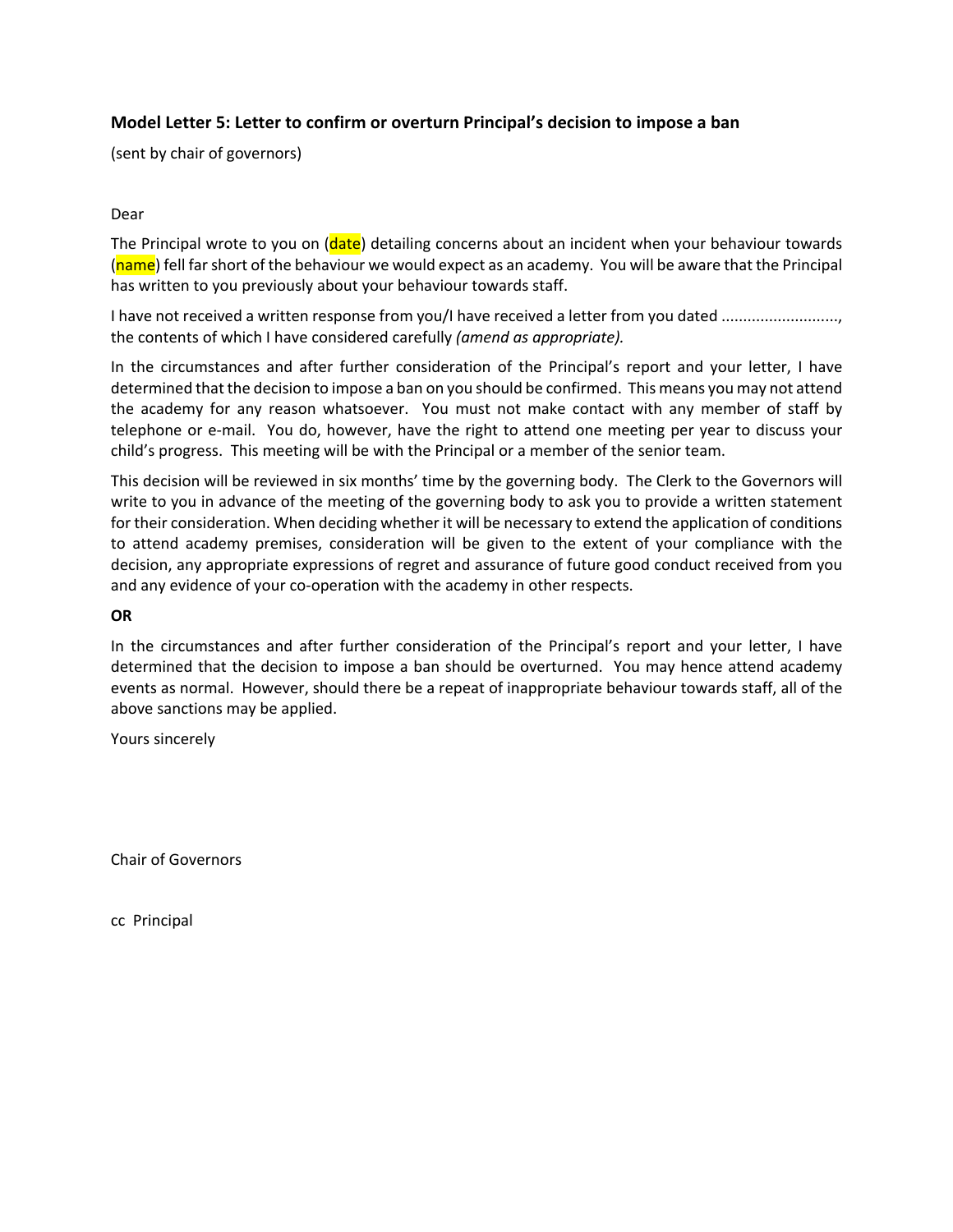# **Model Letter 6: Letter from clerk to the governors requesting parents' statement for review by the governing body**

(sent by clerk to governors)

#### Dear

The Principal wrote to you on (date) detailing concerns about your behaviour towards academy staff/students, which fell short of the behaviour we would expect as an academy. As a result of this incident, conditions were imposed on you/a ban was imposed.

This decision will be reviewed by the governing body at their next meeting on  $(date)$ .

I am writing to ask whether you would like to make a written statement to governors for their consideration in making the decision whether to remove the restriction or extend it.

If you should wish to make a written statement, please email it to me at (address) by (date – *parents should be given 10 school (working) days to respond*).

Yours sincerely

Clerk to Governors

cc Principal